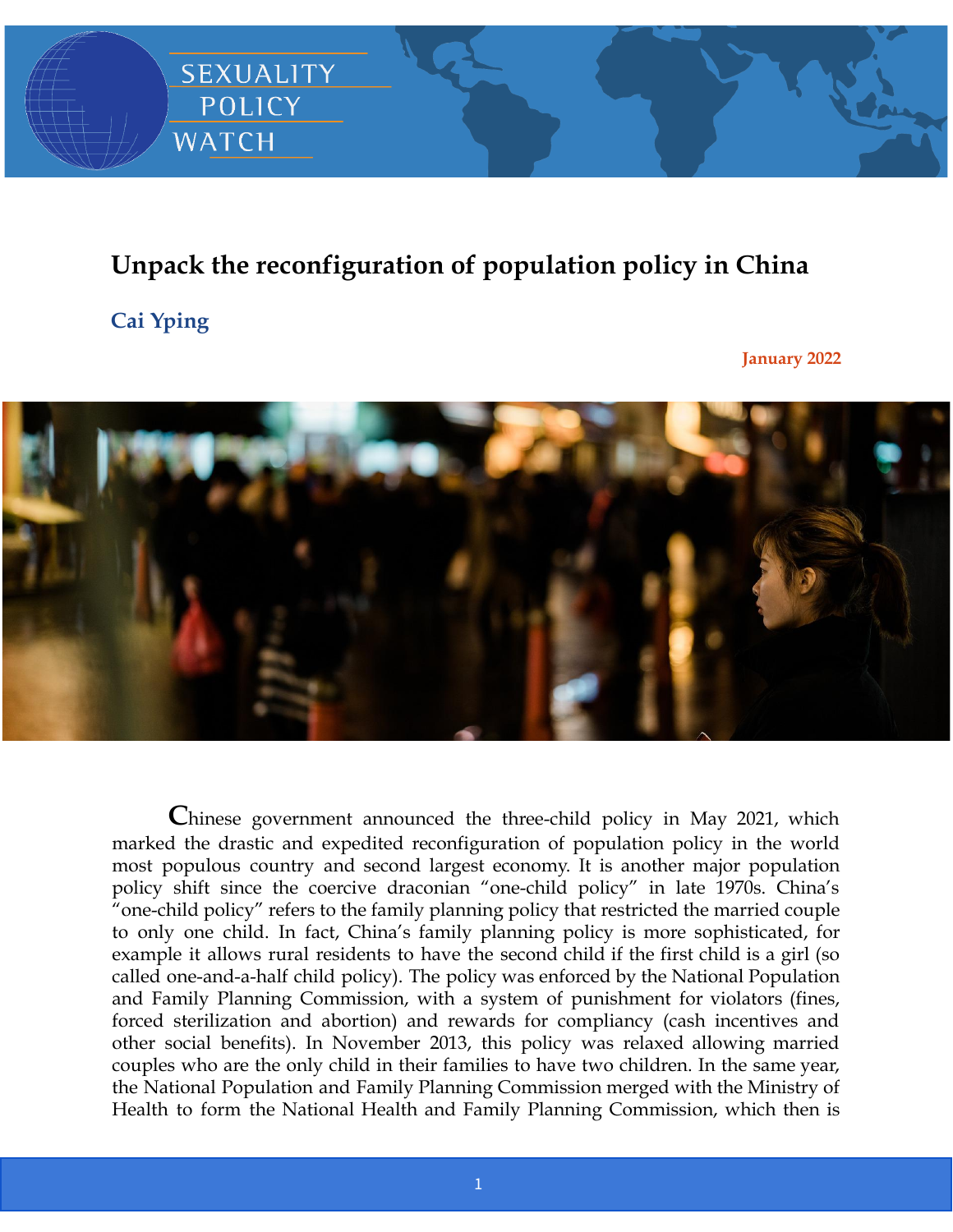renamed in 2018 as the National Health Commission. The "Amendment to the Population and Family Planning Law of the People's Republic of China (Draft)" was adopted on December 2, 2015, and officially launched on January 1, 2016. It aims to speed up the implementation of a comprehensive two-child policy across country, which is directly associated with the dynamics of population aging and birth rate reduction. However, all these policy adjustments in the past few years have not been able to effectively reverse the trend of decreasing fertility rate in China. China's total fertility rate (TFR) continues to drop from 5.6 children per woman (1970) to 2.6 (1980) to 1.6 (2017) to 1.3 (2020), below the replacement level of 2.1 needed for a stable population (Zhao, 2019; Zhao & Zhang, 2021).

The demographic trends and population policy shift in China attract the attention of the global media, which refers it as "demographic crisis" and scholars from diverse disciplinary backgrounds analyze the comprehensive impacts. So far by now, their analyses and reflections on China's population policy shift concentrate on the four main areas – (1) the rationale behind the policy changes i.e., demographic crisis; (2) the effectiveness of the policy interventions in terms of raising fertility; (3) the broader economic and social impacts on growth, composition of labor force, family structure; more specifically (4) impacts on human rights, women's right and gender equality. The consensus among demographer, sociologist, historian, and feminist and human rights activists is that the three-child policy would not reverse the declining birthrate due to various reasons. Sociologists argue that policy does not address the root causes – such as urbanization, women's greater access to higher education, rising expectations about standards of living, among others, which result in the norm and behavior change, i.e., Chinese women's decisions to postpone marriage and childbearing (Wang & Cai, 2021). By scrutinizing the history of abortion and birth control in China, historians point out that state interference and focusing on monitoring women's bodies is not new thing. They criticize the enduring lack of humanity in the longstanding family planning and population policies since 20<sup>th</sup> century to the present from eugenics to Malthusian theory of population, to social engineering (Rodriguez, 2022). Demographers propose the more effective and long-term strategies to complement the three-child policy, such as postponing the retirement age, raising the productivity of workers, and improving population health (especially at older ages), to address demographic realities (Zhao & Zhang, 2021). Comments and responses from Chinese young feminists are blunt and resolute: they would not consider entering the marriage and producing babies, until a non-discriminatory and gender equality society become a reality, as expressed by Crystal L.<sup>1</sup>

Feminists and sexual and reproductive health and rights (SRHR) advocates have criticized the coercion and rights violation in enforcement of the family planning policies for decades. They welcome the policy change notwithstanding, the relaxion of family planning policy does not lessen their caution and suspicion. Furthermore, they

<sup>1</sup> Crystal L.'s presentation can be found at Webinar series on China and the world, Episode 4. China's social movements. ([https://www.youtube.com/watch?v=oozxsKFYiY0\)](https://www.youtube.com/watch?v=oozxsKFYiY0). Retrieved on 8 December 2021.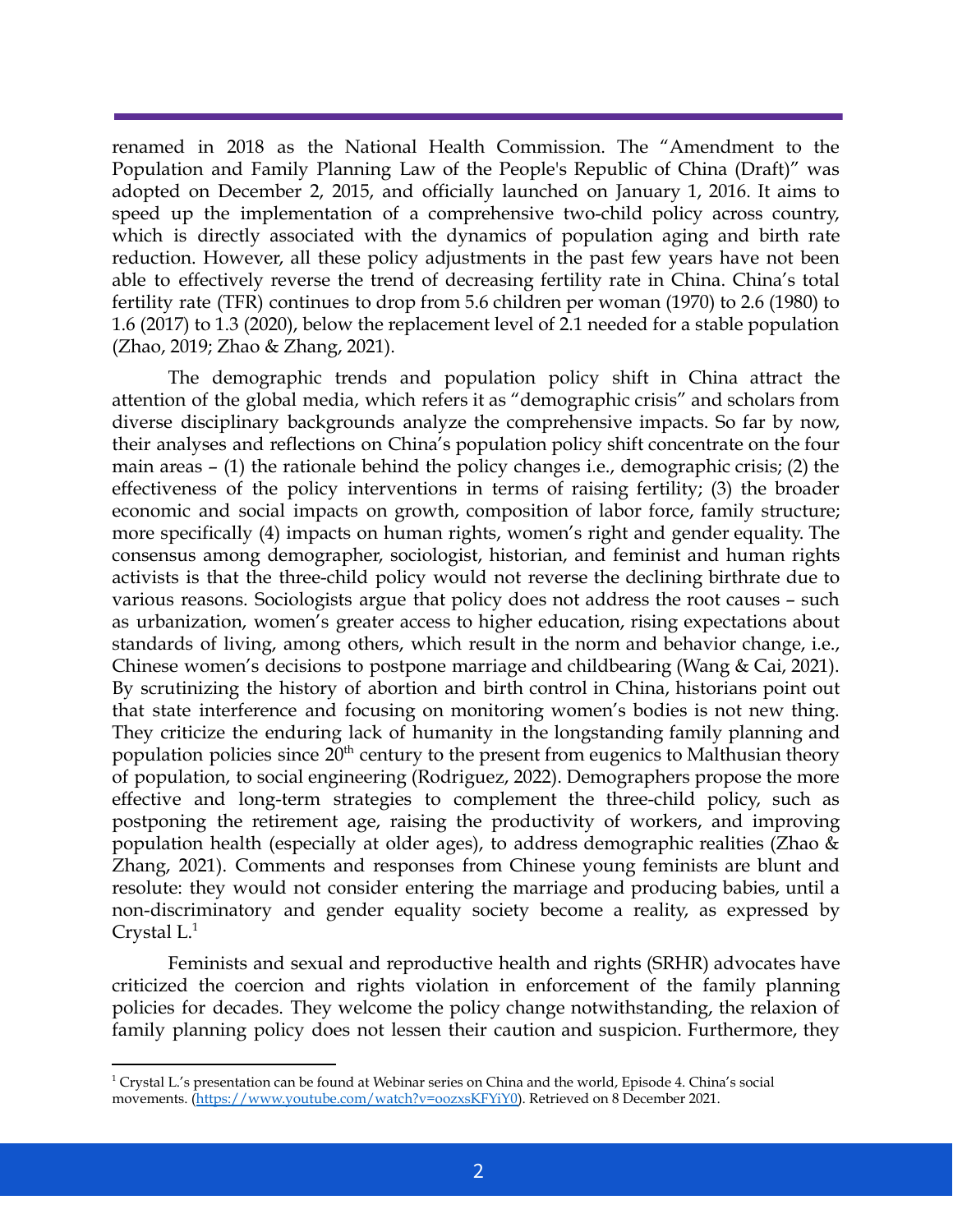are wary of women's access to abortion will be limited in the context of pro-natalist policies. In September 2021, the Chinese government releases the new policy guideline on women, namely "*Program for Women and Development (2021-2030)*". In the area of "Women and Health", it states to "reduce abortions for non-medical reasons" as one of the strategies to meet the health target.<sup>2</sup> This language triggers the vigilance of many feminists and SRHR advocates who depressingly foresee that over the next decade, access to abortion will be restricted to cases with medical indication. Undoubtably, their concern is not groundless nor unnecessary, especially if we locate these set of policy changes in China in the broader global context of fierce anti-abortion, anti-gender ideology campaigns happening in Americas, Europe, and Africa.<sup>3</sup> Although there are differences in the motivations and rationalities informing abortion politics in each country, whether for the benefit of state's objectives (higher fertility) or else in the name of a moral mandate mostly deriving from Christian religious doctrines basis, this potential unusual convergence tendency deserves more systematic research and critical reflections.

China's abortion policy has always been very complicated and controversial. On the one hand, the criminalization of abortion was left behind to concede to fertility control policy established at the end of the 1970s, whose coercive features have been subject to sharp criticism, including by feminists, human rights advocates, concerned politicians around the world. Not surprisingly, the polemics also come from Western anti-abortion conservative religious and right-wing forces who made of the Chinese Communist Party (CCP) one of their main ideological targets. On the other hand, because the family planning program mainly targets married women, this leaves youths lack access to contraceptive services and sexual health information, which result in the high prevalence of unintended pregnancies and the high rates of abortion among unmarried youths (Kaufman et al., 2014; Hu, 2015; UNFPA China, 2018). UNFPA and UNESCO, sexuality education advocates call on providing comprehensive sexuality education (CSE) and youth-friendly sexual and reproductive health services as the effective measures to be taken to address the problem. The concern on imbalance of sex ration at birth  $(SRB)^4$ , the phenomenon which is largely attribute to the sex-selective abortion and prevailing son preference culture, just adds more complicities to the debate around abortion. Although sex selection for non-medical reasons was made illegal by law since 1994, the practice persists. This has directly led to increasing number of sex-selective induced abortions, and consequently resulted in a rising high sex ratio at birth (UNFPA, 2007).<sup>5</sup> Having reviewed the trajectory of abortion policy and debates,

<sup>2</sup> State Council of People's Republic of China, Program for Women and Development (2021-2030). 8 September 2021. ([http://www.gov.cn/zhengce/content/2021-09/27/content\\_5639412.htm](http://www.gov.cn/zhengce/content/2021-09/27/content_5639412.htm)). Retrieve on 7 December 2021.

 $3$  More information and analyses can be found at "Resources on Anti-Gender Ideology" compiled by Global Philanthropy Project.

<sup>(</sup>[https://globalphilanthropyproject.org/2018/11/29/resistingagi/#1574262046103-f70c01c6-b764\)](https://globalphilanthropyproject.org/2018/11/29/resistingagi/#1574262046103-f70c01c6-b764). Retrieve on 8 December 2021.

<sup>4</sup> Sex ration at birth (SRB) refers to the number of male live births per 100 female live births. The "normal" sex ratio at birth is in general between 103 and 107. Countries that are known to have or have had sex ratio at birth higher than this includes South Korea, India, and China.

<sup>5</sup> After 1990, the National Population and Family Planning Commission, the Ministry of Health, and other related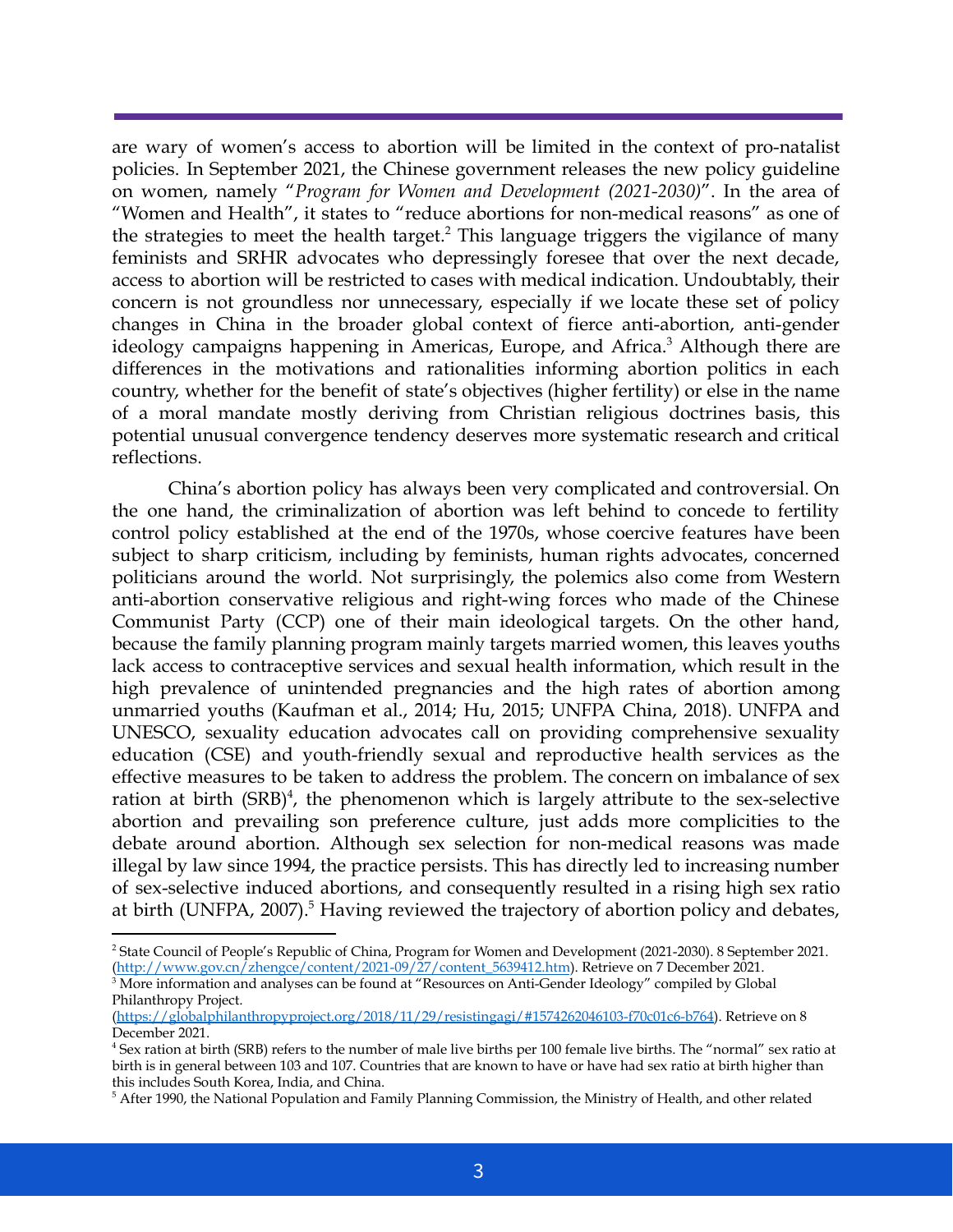maybe we would not be too surprised by emergence of the text "reduce abortion for non-medical reason" in newly launched *National Program on Women and Development 2021-2030*, which is not only aligned with the new pro-natalist policy, but also consistent with the decades long anti sex-selective induced abortion policy. It worth noting that a specific policy, such as abortion policy, has always been debated and negotiated by various actors in the complex global and national contexts. Therefore, the more nuanced and contextualized analyses are crucial. More importantly feminist scholars and human rights activists need to intervene actively and strategically in the ongoing process, to participate the debates, to monitor closely the implementation of the policies and their implication on women's health and rights.

How far would Chinese population policy go, and in what direction – from restriction of abortion to legalize sexual and reproductive right for all, including gay people? We still do not know the answer. As there has always been and continues to be a range of contested ground and possibilities that so many actors intend to seize, where feminist and women's rights advocates must have their critical voices being heard.

May be the first step to address the current demographic crisis is to end the obsession on fertility and fetishism on intervention via maneuvering population policies and social engineering. It is the time to shift the focus on controlling women's bodies and sexuality and refocus on improving health and wellbeing for all, including their sexual and reproductive health and rights, on respecting and protecting women's bodily integrity, and promoting gender equality.

## **References**

- Hu, Yukun. 2015. "The reproductive health crisis of a large group: analysis on abortion among Chinese youth and adolescence". In *Social Sciences Forum*. Vol. 11. pp. 206-218.
- Kaufman, Joan, Mary Ann Burris, Eve W. Lee, and Susan Jolly. 2014. "Gender and reproductive health in China: partnership with foundations and the United Nations". In *Philanthropy for health in China*. ed. by Jennifer Ryan, Lincoln C. Chen, Tony Saich. Indiana University Press.
- Long US-China Institute, UCI. 2021. *"Urban Women and China's Demographic Crisis"* (<https://youtu.be/wiHNEKUCQK8>) Retrieve on 5 December 2021
- Rodriguez, Sarah Mellors. 2022. *Reproductive Realities: Birth Control and Abortion in Modern China*. Cambridge University Press. (Forthcoming)
- State Council of People's Republic of China, *Program for Women and Development (2021-2030)*. 8 September 2021.

agencies promulgated a series of administrative regulations to prohibit fetal sex identification and sex-selective pregnancy termination for non-medical purposes. More importantly, both Law on Maternal and Infant Health Care (1994) and Population and Family Planning Law (2001) made fetal sex identification and sex-selective pregnancy termination for non-medical purposes illegal.